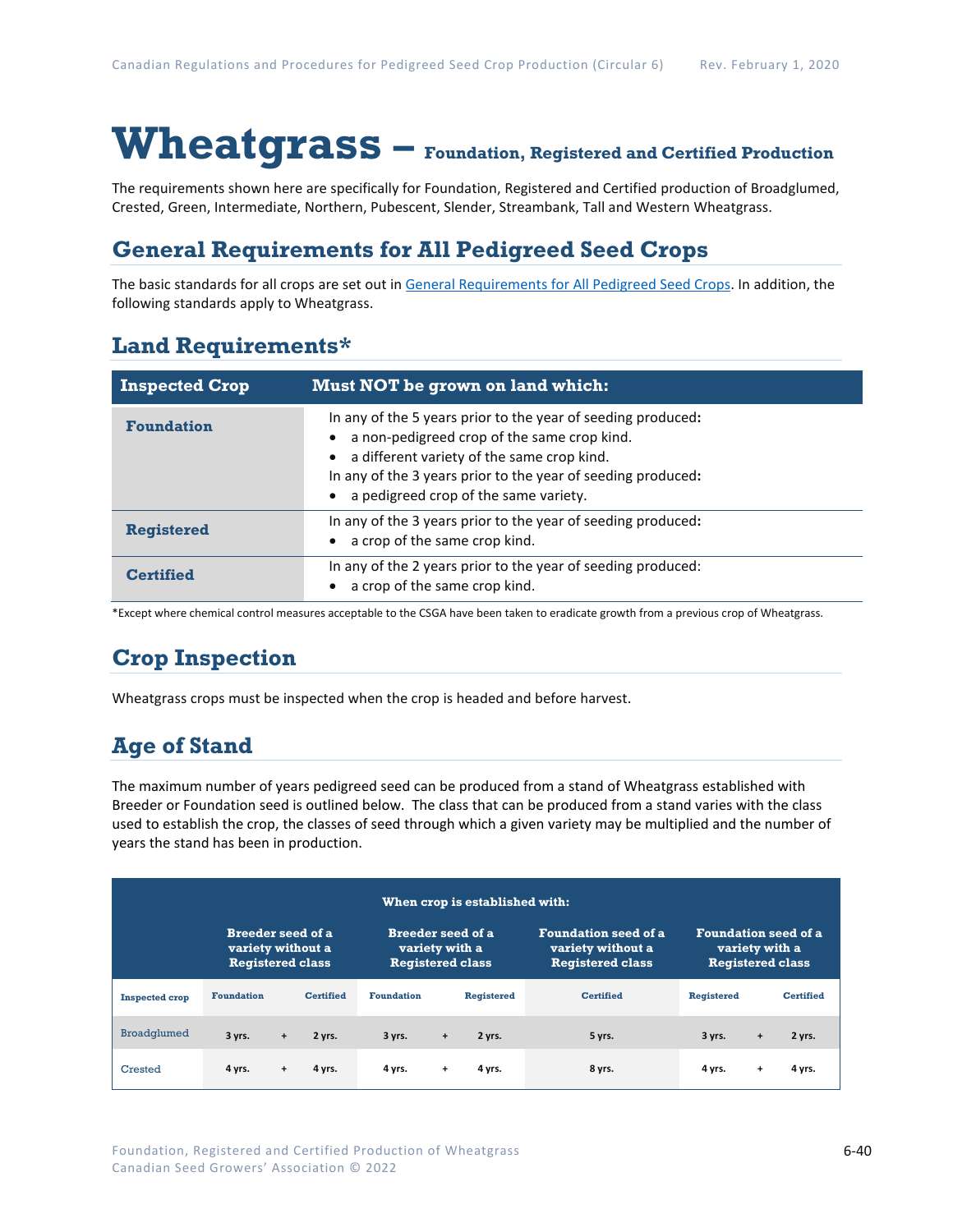| When crop is established with: |                                                                          |           |                  |                                                                       |           |            |                                                                             |                   |                                  |                                                                          |  |
|--------------------------------|--------------------------------------------------------------------------|-----------|------------------|-----------------------------------------------------------------------|-----------|------------|-----------------------------------------------------------------------------|-------------------|----------------------------------|--------------------------------------------------------------------------|--|
|                                | <b>Breeder seed of a</b><br>variety without a<br><b>Registered class</b> |           |                  | <b>Breeder seed of a</b><br>variety with a<br><b>Registered class</b> |           |            | <b>Foundation seed of a</b><br>variety without a<br><b>Registered class</b> |                   |                                  | <b>Foundation seed of a</b><br>variety with a<br><b>Registered class</b> |  |
| <b>Inspected crop</b>          | <b>Foundation</b>                                                        |           | <b>Certified</b> | <b>Foundation</b>                                                     |           | Registered | <b>Certified</b>                                                            | <b>Registered</b> |                                  | <b>Certified</b>                                                         |  |
| Green                          | 4 yrs.                                                                   | $\ddot{}$ | 2 yrs.           | 4 yrs.                                                                | $\ddot{}$ | 2 yrs.     | 6 yrs.                                                                      | 4 yrs.            | $\begin{array}{c} + \end{array}$ | 2 yrs.                                                                   |  |
| Intermediate                   | 3 yrs.                                                                   | $\ddot{}$ | 3 yrs.           | 3 yrs.                                                                | $\ddot{}$ | 3 yrs.     | 6 yrs.                                                                      | 3 yrs.            | $\ddot{}$                        | 3 yrs.                                                                   |  |
| Northern                       | 4 yrs.                                                                   | $\ddot{}$ | 2 yrs.           | 4 yrs.                                                                | $\ddot{}$ | 2 yrs.     | 6 yrs.                                                                      | 4 yrs.            | $\ddot{}$                        | 2 yrs.                                                                   |  |
| Pubescent                      | 3 yrs.                                                                   | $\ddot{}$ | 3 yrs.           | 3 yrs.                                                                | +         | 3 yrs.     | 6 yrs.                                                                      | 3 yrs.            | $\ddot{}$                        | 3 yrs.                                                                   |  |
| Slender                        | 3 yrs.                                                                   | $\ddot{}$ | 2 yrs.           | 3 yrs.                                                                | $\ddot{}$ | 2 yrs.     | 5 yrs.                                                                      | 3 yrs.            | $\begin{array}{c} + \end{array}$ | 2 yrs.                                                                   |  |
| Streambank                     | 4 yrs.                                                                   | $\ddot{}$ | 2 yrs.           | 4 yrs.                                                                | $\ddot{}$ | 2 yrs.     | 6 yrs.                                                                      | 4 yrs.            | $\ddot{}$                        | 2 yrs.                                                                   |  |
| Tall                           | 4 yrs.                                                                   | $\ddot{}$ | 2 yrs.           | 4 yrs.                                                                | $\ddot{}$ | 2 yrs.     | 6 yrs.                                                                      | 4 yrs.            | $\ddot{}$                        | 2 yrs.                                                                   |  |
| Western                        | 4 yrs.                                                                   | $\ddot{}$ | 2 yrs.           | 4 yrs.                                                                | +         | 2yrs.      | 6 yrs.                                                                      | 4 yrs.            | +                                | 2 yrs.                                                                   |  |

### **Crop Standards**

#### **Isolation**

The isolation must be reasonably free from plants that may cross pollinate with the inspected crop. The risk to varietal purity posed by plants that may cross pollinate varies depending on area, density, stage of maturity and distance from the inspected crop. These factors will be taken into consideration in determining the pedigreed status of the inspected crop. Not more than 3 plants per square meter, on average, of plants that may cross pollinate with the inspected crop should be in the required isolation adjacent to an inspected crop.

### Minimum Isolation Distances Required from an Inspected Crop to Other Crops:

#### 1. Varietal Purity **Distance**

 $\overline{\phantom{a}}$ 

- a. Inspected pedigreed crop of same variety and class 1
- b. Inspected pedigreed crop of same variety, different class 3
- c. Planted with Certified seed of the same variety **3** meters (30 section 3)
- d. Different varieties of the same crop kind or non-pedigreed Table Below crop of the same crop kind\*\*

<sup>\*\*</sup> Crested Wheatgrass varieties (of the same ploidy level) may cross-pollinate and are therefore considered the same crop kind. Intermediate and Pubescent Wheatgrasses may cross-pollinate and are therefore considered the same crop kind. None of the other Wheatgrasses are considered the same crop kind.

|                                           |                                  | <b>Minimum Isolation Distance</b> |                |                  |  |  |
|-------------------------------------------|----------------------------------|-----------------------------------|----------------|------------------|--|--|
| <b>Inspected</b><br>Crop                  | Area of<br><b>Inspected Crop</b> | <b>Foundation</b>                 | Registered     | <b>Certified</b> |  |  |
| All kinds except Slender                  | 5 acres or less                  | 400 m (1312 ft)                   | 300 m (984 ft) | 150 m (492 ft)   |  |  |
| Wheatgrass (cross-<br>pollinated species) | More than 5 acres                | 300 m (984 ft)                    | 100 m (328 ft) | 50 m (164 ft)    |  |  |

6-41

| L meter (3 feet)        |
|-------------------------|
| 3 meters (10 feet)      |
| 3 meters (10 feet)*     |
| <sup>r</sup> able below |

<sup>\*</sup> For Certified crop status only, provided the pedigree of the Certified seed used can be established.